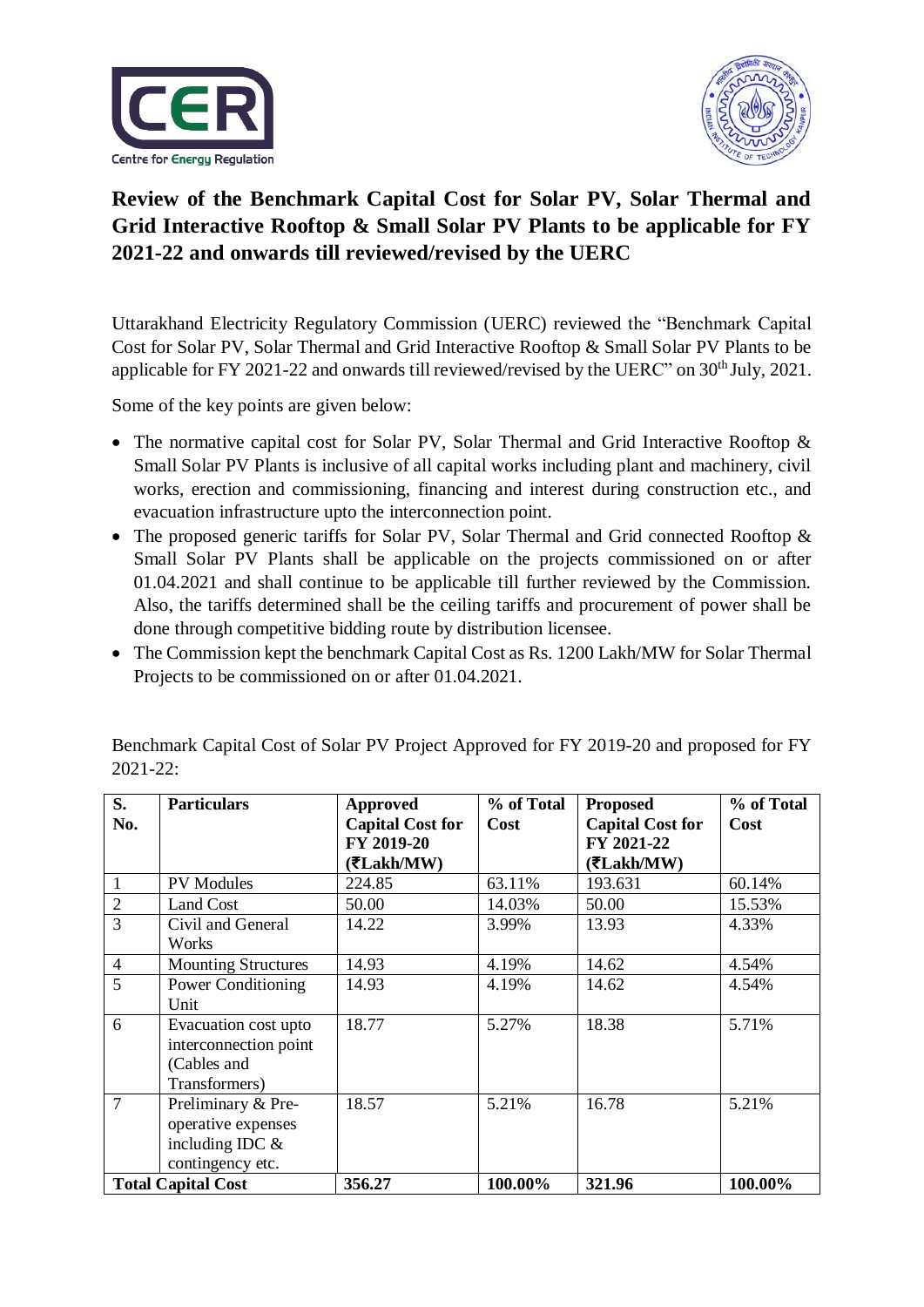



Benchmark Capital Cost of Grid Interactive Rooftop & Small Solar PV Plants Approved for FY 2019-20 vis-a-vis proposed for FY 2021-22:

| S.             | Particulars               | FY 2019-20                             |              |               | FY 2021-22                      |         |              |              |             |
|----------------|---------------------------|----------------------------------------|--------------|---------------|---------------------------------|---------|--------------|--------------|-------------|
| No.            |                           | <b>Approved Capital Cost (Rs./kWh)</b> |              |               | Proposed Capital Cost (Rs./kWh) |         |              |              |             |
|                |                           | Upto                                   | <b>Above</b> | <b>Above</b>  | <b>Above</b>                    | Upto 10 | <b>Above</b> | <b>Above</b> | Above       |
|                |                           | <b>10 kW</b>                           | <b>10 kW</b> | <b>100 kW</b> | 500 kW                          | kW      | <b>10 kW</b> | 100 kW       | 500 kW      |
|                |                           |                                        | to 100       | to 500        | & upto                          |         | to 100       | to 500       | & upto      |
|                |                           |                                        | kW           | kW            | <b>1 MW</b>                     |         | kW           | kW           | <b>1 MW</b> |
| $\mathbf{1}$   | PV Module                 | 27,092                                 | 24,834       | 23,333        | 22,485                          | 23,330  | 21,386       | 20,093       | 19,363      |
|                | inc.                      |                                        |              |               |                                 |         |              |              |             |
|                | degradation               |                                        |              |               |                                 |         |              |              |             |
| $\overline{2}$ | Land Cost,                | 6,024                                  | 5,522        | 5,189         | 5,000                           | 6,024   | 5,522        | 5,189        | 5,000       |
|                | Civil and                 |                                        |              |               |                                 |         |              |              |             |
|                | General                   |                                        |              |               |                                 |         |              |              |             |
|                | Works                     |                                        |              |               |                                 |         |              |              |             |
| $\overline{3}$ | Mounting                  | 2,428                                  | 2,226        | 2,092         | 2,015                           | 2,378   | 2,180        | 2,048        | 1,974       |
|                | <b>Structures</b>         |                                        |              |               |                                 |         |              |              |             |
| $\overline{4}$ | Power                     | 2,428                                  | 2,226        | 2,092         | 2,015                           | 2,378   | 2,180        | 2,048        | 1,974       |
|                | Conditioning              |                                        |              |               |                                 |         |              |              |             |
|                | Units                     |                                        |              |               |                                 |         |              |              |             |
| 5              | Evacuation                | 3,053                                  | 2,798        | 2,629         | 2,534                           | 2,990   | 2,741        | 2,575        | 2,482       |
|                | cost upto inter           |                                        |              |               |                                 |         |              |              |             |
|                | connection                |                                        |              |               |                                 |         |              |              |             |
|                | point (Cables             |                                        |              |               |                                 |         |              |              |             |
|                | and                       |                                        |              |               |                                 |         |              |              |             |
| 6              | Transformers)             | 2,256                                  | 2,068        | 1,943         | 1,873                           | 2,041   | 1,871        | 1,757        | 1,694       |
|                | Preliminary &             |                                        |              |               |                                 |         |              |              |             |
|                | Pre-operative<br>expenses |                                        |              |               |                                 |         |              |              |             |
|                | including IDC             |                                        |              |               |                                 |         |              |              |             |
|                | $\&$                      |                                        |              |               |                                 |         |              |              |             |
|                | contingency               |                                        |              |               |                                 |         |              |              |             |
|                | etc.                      |                                        |              |               |                                 |         |              |              |             |
|                | <b>Total Capital</b>      | 43,282                                 | 39,676       | 37,278        | 35,922                          | 39,142  | 35,880       | 33,712       | 32,486      |
|                | Cost                      |                                        |              |               |                                 |         |              |              |             |

The draft document can be accessed [here](https://cer.iitk.ac.in/odf_assets/upload_files/Draft_Order_on_benchmark_capital_cost.pdf)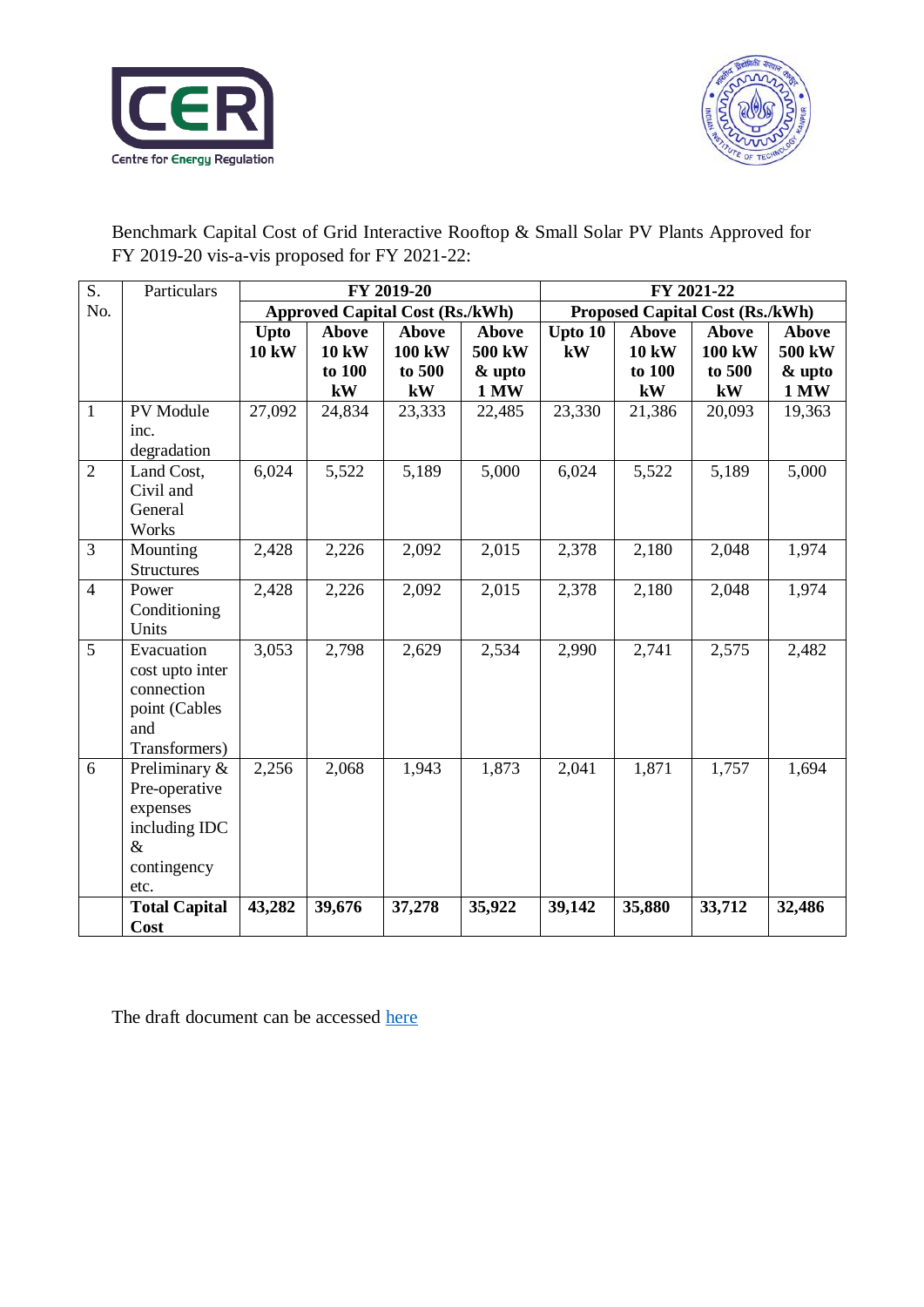



## **CER Opinion**

- **1. High Capital Cost for Improved Operational Parameters**: The draft document identified upgradation of technology as one of the reasons for the revised capital cost. If so, the same should be reflected in efficient operational parameters to be considered for determination of tariff as well. The commission should thus consider uprating the efficiency and other parameters (example: CUF, degradation factor etc.) for different Solar PV applications.
- **2. Comparison of Capital Cost across PV:** The technologically different PV modules have different prices. It is observed that the price of PV modules is reduced over the years compared to the price associated with other parameters that determines capital cost (Refer Fig. 1). The benchmark capital cost as given in the proposed document is Rs. 321.96 Lakh/MW which includes 60.14% share of PV modules cost. It is suggested to specify the type of PV modules considered for determining the benchmark capital cost.



Figure 1: Comparison of Capital Cost Particulars for Solar

**3. Levellised Tariff with Accelerated Depreciation Benefit:** In the proposed document, for determination of generic tariffs for solar PV plants, solar thermal plants and grid connected rooftop system, the commission has considered Accelerated Depreciation Benefit (ADB). Since, the gross levellised tariff is higher (without considering the ADB) than that estimated after considering the ADB, it is also important to specify the modalities for verifying whether a project developer would be availing the benefit of ADB or otherwise. It is important to mention that the audited financial statement and the income tax returns (which make use of ADB) would be filed after the end of the ongoing financial year. Therefore, a clarity is needed that how a project developer would provide evidence/proof/undertaking at the time of raising the invoice for the energy injected regarding its intention to use the ADB.